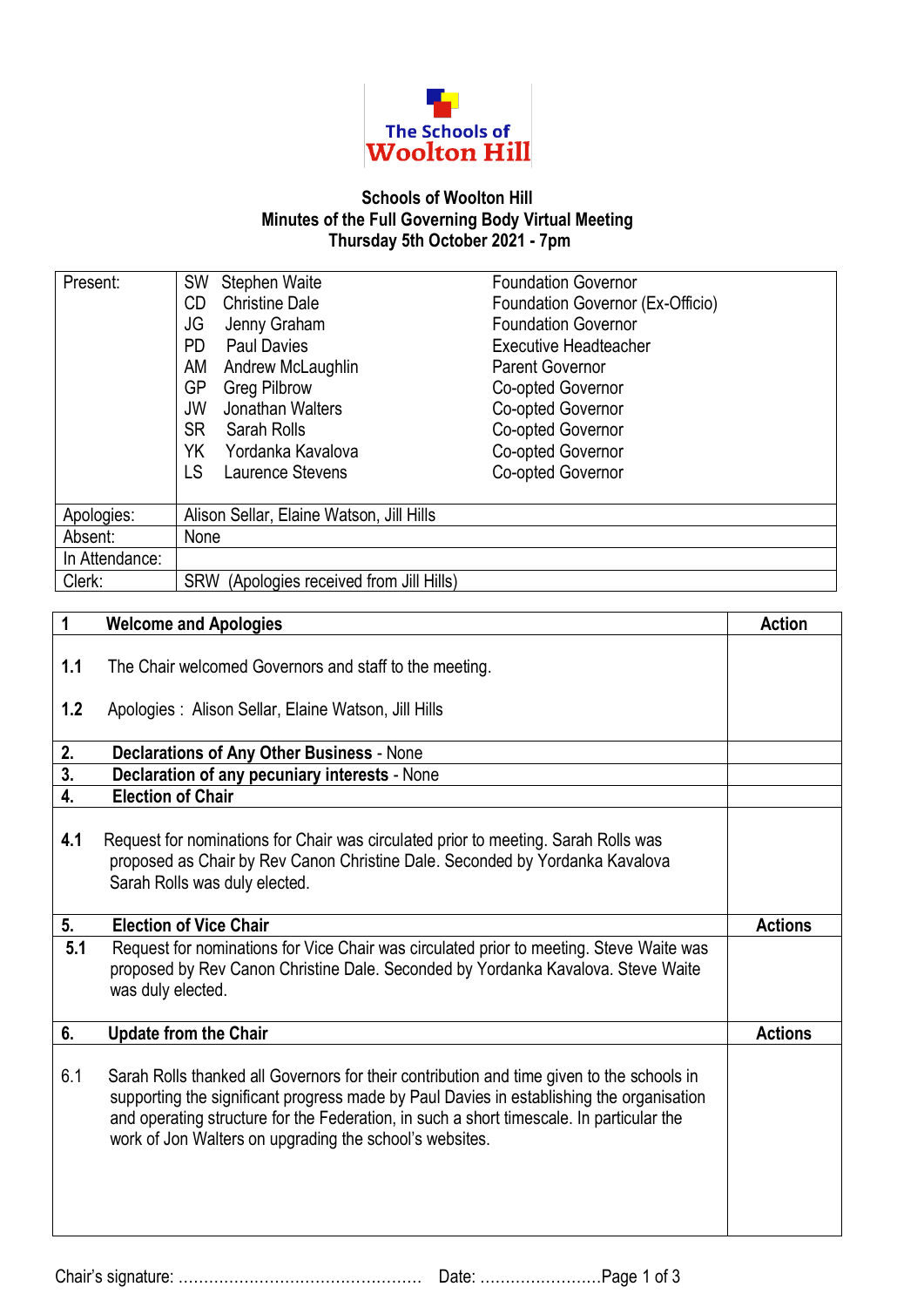| 6.2<br>Sarah Rolls discussed recent correspondence received from a housing developer re a<br>planning application adjacent to the school grounds. It was agreed that this would be<br>passed to HCC to respond to the developer.                                               | <b>PD</b>      |
|--------------------------------------------------------------------------------------------------------------------------------------------------------------------------------------------------------------------------------------------------------------------------------|----------------|
| 6.3.<br>Sarah Rolls announced the resignation of:                                                                                                                                                                                                                              | <b>PD</b>      |
| Alison Sellar - Co-opted Governor and Janet Hills - Clerk to Governors.<br>The FGB agreed to fil the Clerk to Governors role via a Service Level Agreement with                                                                                                                |                |
| HCC. PD to contact HCC.                                                                                                                                                                                                                                                        |                |
| 7.<br><b>Minutes</b>                                                                                                                                                                                                                                                           | <b>Action</b>  |
| 7.1<br>Minutes of FGB meeting Thursday 27th May 2021 - outstanding to be completed by Clerk<br>to Governors before leaving 4th November 2021                                                                                                                                   | <b>JH</b>      |
| 8.<br><b>Matters Arising</b>                                                                                                                                                                                                                                                   | <b>Action</b>  |
| To be reviewed on completion of minutes for Thursday 27th May 2021<br>8.1                                                                                                                                                                                                      | <b>FGB</b>     |
| 9. Executive Headteachers Report                                                                                                                                                                                                                                               | <b>Actions</b> |
| Prior to the meeting the Executive Headteachers Report was circulated to the FGB.<br>9.1<br>Areas reviewed were:                                                                                                                                                               |                |
| <b>School Assessment Data</b>                                                                                                                                                                                                                                                  |                |
| Current evaluation against Ofsted criteria for:<br>٠                                                                                                                                                                                                                           |                |
| $\checkmark$ Quality of Education<br>$\checkmark$ Behaviours and Attitudes                                                                                                                                                                                                     |                |
| $\checkmark$ Personal Development                                                                                                                                                                                                                                              |                |
| $\checkmark$ Leadership and Management                                                                                                                                                                                                                                         |                |
| The EHT report and questions from the FGB are include in the Appendix 1 to these minutes.<br>Together with the responses to all questions.                                                                                                                                     |                |
| 10. Federation Improvement Plan                                                                                                                                                                                                                                                | <b>Actions</b> |
| 10.1 FIP to be reviewed at next FGB meeting                                                                                                                                                                                                                                    | <b>FGB</b>     |
|                                                                                                                                                                                                                                                                                |                |
| 11. Risk Register                                                                                                                                                                                                                                                              | <b>Actions</b> |
| 11.1 The FGB discussed the requirement for a Risk Register.                                                                                                                                                                                                                    |                |
| Academies must have a risk register, but it's good practice for maintained schools as well                                                                                                                                                                                     | <b>FGB</b>     |
| An example Risk Register is attached in the Appendix 2 of these minutes.<br>The FGB agreed to review this at the next FGB meeting                                                                                                                                              |                |
| 12. Skills Audit                                                                                                                                                                                                                                                               | <b>Actions</b> |
| 12.1 The FGB discussed the need to update the GB skills audit. It was agreed that this will be                                                                                                                                                                                 | <b>FGB</b>     |
| included in the current recruitment process for the GB vacancies.                                                                                                                                                                                                              |                |
| 13. HCC Internal Audit Findings Summary                                                                                                                                                                                                                                        | <b>Actions</b> |
| 13.1 The recent audit findings were discussed, and actions agreed to update documentation and                                                                                                                                                                                  | <b>PD</b>      |
| process as recommended in the audit.                                                                                                                                                                                                                                           |                |
| 14. Governance                                                                                                                                                                                                                                                                 |                |
| 14.1 The monitoring plan was reviewed and agreed this would be focused by term, based on the<br>Federation Improvement Plan. Emerging from lock down school visits are now possible<br>and should be used to support monitoring.                                               | <b>FGB</b>     |
| 14.2<br>The Federation GB has been operating for 8 months and whilst needing to fill Governor<br>vacancies it was agreed to review the Instrument of Government. Following discussion,<br>it was agreed to revise the total GB members from 20 to 16. In preparing the new IOG | <b>SRW</b>     |

Chair's signature: ………………………………………… Date: ……………………Page 2 of 3